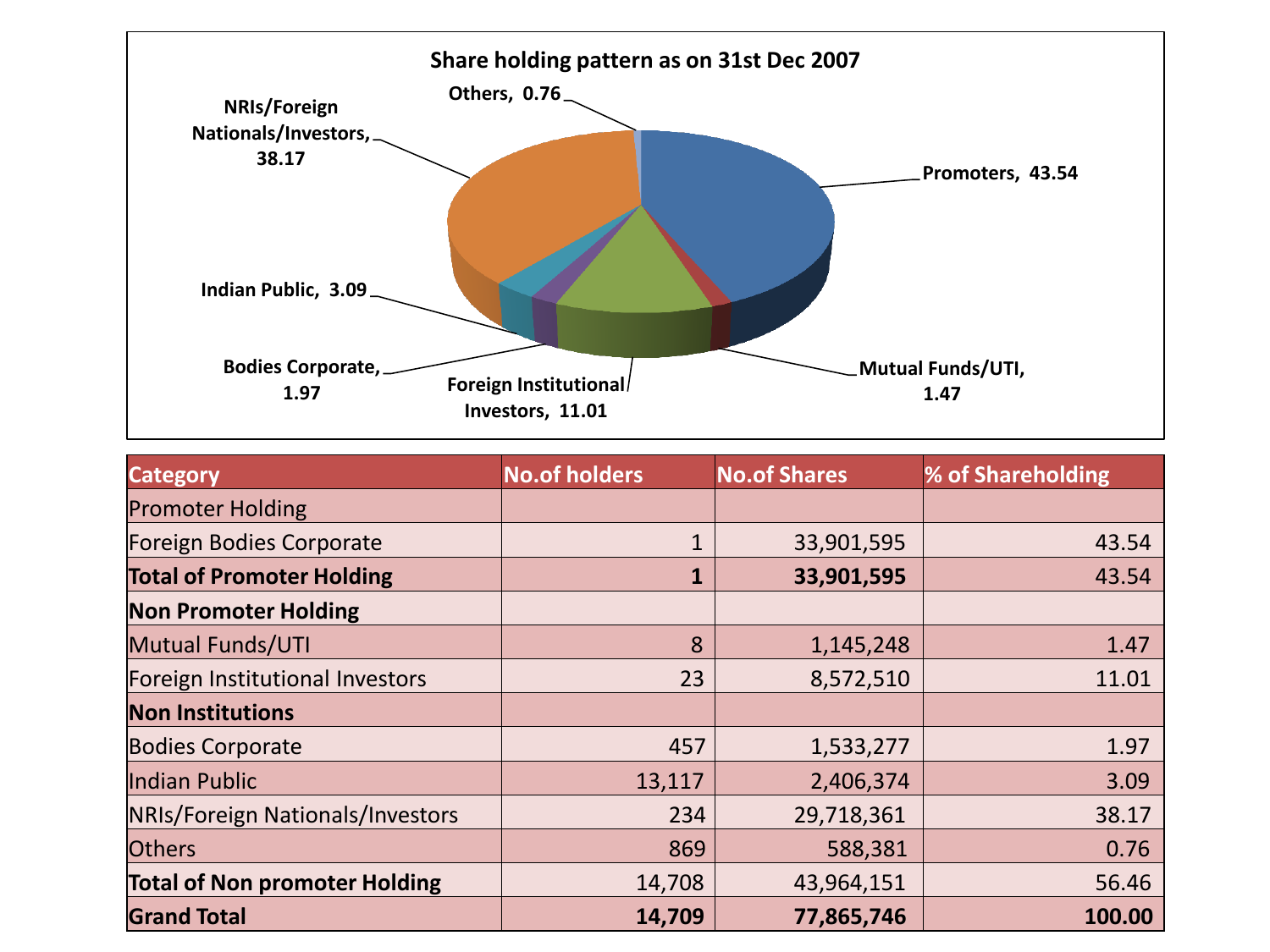|                |                                                          |                         | SHAREHOLDING PATTERN AS ON 31ST DECEMBER 2007 |                |                           |                           |
|----------------|----------------------------------------------------------|-------------------------|-----------------------------------------------|----------------|---------------------------|---------------------------|
|                | <b>Category Category of Shareholder</b>                  | Number of               | Total No.                                     | No. of Shares  | <b>Total Shareholding</b> | <b>Total Shareholding</b> |
| Code           |                                                          | shareholder of Shares   |                                               | held in Demat  | as a %                    | as a % of                 |
|                |                                                          |                         |                                               | Form           | of $(A+B)$                | $(A+B+C)$                 |
|                | Shareholding of Promoter and                             |                         |                                               |                |                           |                           |
| (A)            | <b>Promoter Group</b>                                    |                         |                                               |                |                           |                           |
| $\mathbf{1}$   | Indian                                                   |                         |                                               |                |                           |                           |
| (a)            | Individuals / Hindu Undivided Family                     | 0                       | $\overline{0}$                                | $\Omega$       | 0.00                      | 0.00                      |
| (b)            | Central government/ State Government                     | $\mathbf 0$             | $\mathbf 0$                                   | $\Omega$       | 0.00                      | 0.00                      |
| (c)            | <b>Bodies Corporate</b>                                  | $\mathbf 0$             | $\overline{0}$                                | $\overline{0}$ | 0.00                      | 0.00                      |
| (d)            | <b>Financial Institutions/Banks</b>                      | $\mathbf 0$             | $\Omega$                                      | $\overline{0}$ | 0.00                      | 0.00                      |
| (e)            | Any Other (specify)                                      | 0                       | $\mathbf 0$                                   | $\Omega$       | 0.00                      | 0.00                      |
|                |                                                          |                         |                                               |                |                           |                           |
|                | Sub-Total (A) (1)                                        | 0                       | $\mathbf{0}$                                  | $\bf{0}$       | 0.00                      | 0.00                      |
|                |                                                          |                         |                                               |                |                           |                           |
| $\overline{c}$ | Foreign                                                  |                         |                                               |                |                           |                           |
| (a)            | Individuals (Non resident individuals/foreign individual | 0                       | $\mathbf 0$                                   | $\mathbf 0$    | 0.00                      | 0.00                      |
| (b)            | <b>Bodies Corporate</b>                                  | 1                       | 33,901,595                                    | 33,901,595     | 43.54                     | 43.54                     |
| (c)<br>(d)     | Institutions<br>Any Other (Specify)                      | 0<br>0                  | 0<br>$\mathbf{0}$                             | $\mathbf{0}$   | 0.00<br>0.00              | 0.00<br>0.00              |
|                | Sub-Total (A) (2)                                        |                         | 33,901,595                                    | 33,901,595     | 43.54                     | 43.54                     |
|                |                                                          |                         |                                               |                |                           |                           |
|                | <b>Total Shareholding of Promoter</b>                    |                         |                                               |                |                           |                           |
|                | and Promoter Group (A)=(A) (1) +(A) (2)                  | 1                       | 33,901,595                                    | 33,901,595     | 43.54                     | 43.54                     |
|                |                                                          |                         |                                               |                |                           |                           |
| (B)            | <b>Public Shareholding</b>                               | 3                       |                                               |                |                           |                           |
| (1)            | <b>Institutions</b>                                      |                         |                                               |                |                           |                           |
| $\overline{a}$ | Mutual Funds/ UTI                                        | 6                       | 1,143,613                                     | 1,143,613      | 1.47                      | 1.47                      |
| (b)            | Financial Institutions / Banks                           | $\overline{2}$          | 1,635                                         | 1,635          | 0.00                      | 0.00                      |
| $\overline{c}$ | Central Government/ State Government                     | $\mathbf 0$             | $\mathbf 0$                                   | $\Omega$       | 0.00                      | 0.00                      |
| $\overline{d}$ | Venture Capital Funds                                    | $\mathbf 0$             | <sub>0</sub>                                  | $\Omega$       | 0.00                      | 0.00                      |
| (e)            | Insurance Companies                                      | 0                       | $\Omega$                                      | $\Omega$       | 0.00                      | 0.00                      |
| (f)            | Foreign Institutional Investors                          | 23                      | 8,572,510                                     | 8,572,510      | 11.01                     | 11.01                     |
| (g)            | Foreign Venture Capital Investors                        | $\mathbf 0$             | $\mathbf 0$                                   | $\Omega$       | 0.00                      | 0.00                      |
| (h)            | Any Other (Specify)                                      | $\mathbf 0$             | $\Omega$                                      | <sub>0</sub>   | 0.00                      | 0.00                      |
|                | Sub-Total (B)(1)                                         | 31                      | 9,717,758                                     | 9,717,758      | 12.48                     | 12.48                     |
| (2)            | <b>Non Institutions</b>                                  |                         |                                               |                |                           |                           |
| (a)            | <b>Bodies Corporate</b>                                  | 457                     | 1,533,277                                     | 1,533,277      | 1.97                      | 1.97                      |
| (b)            | Individuals Holding nominal share capital                |                         |                                               |                |                           |                           |
|                | i. upto Rs. 1 Lakh                                       | 13,099                  | 1,842,679                                     | 1,677,314      | 2.37                      | 2.37                      |
|                | ii. In excess of Rs. 1 Lakh                              | 18                      | 563,695                                       | 490,315        | 0.72                      | 0.72                      |
| C)             | Any Other                                                |                         |                                               |                |                           |                           |
|                | <b>Clearing Member</b>                                   | 233                     | 129,993                                       | 129,993        | 0.17                      | 0.17                      |
|                | Directors and their relatives                            | $\overline{\mathbf{c}}$ | 357,028                                       | 63,946         | 0.46                      | 0.46                      |
|                | <b>Escrow Account</b>                                    | 1                       | 1,365                                         | 1,365          | 0.00                      | 0.00                      |
|                | Foreign Corporate Bodies                                 | $\overline{2}$          | 29,180,591                                    | 7,142,403      | 37.48                     | 37.48                     |
|                | <b>Hindu Undivided Families</b>                          | 626                     | 86,777                                        | 86,777         | 0.11                      | 0.11                      |
|                | Non resident Indian                                      | 229                     | 529,270                                       | 149,234        | 0.68                      | 0.68                      |
|                | Trust                                                    | 7                       | 13,218                                        | 889            | 0.02                      | 0.02                      |
|                | Foreign Nationals                                        | 3                       | 8,500                                         | $\Omega$       | 0.01                      | 0.01                      |
|                | Sub-Total (B)(2)                                         | 14,677                  | 34,246,393                                    | 11,275,513     | 43.98                     | 43.98                     |
|                | Total Public Shareholding (B)=(B)(1)+(B)(2)              | 14,708                  | 43,964,151                                    | 20,993,271     | 56.46                     | 56.46                     |
|                | TOTAL (A)+(B)                                            | 14,709                  | 77,865,746                                    | 54,894,866     | 100.00                    | 100.00                    |
| (C)            | Shares held by Custodians and against which              | $\overline{0}$          | $\overline{0}$                                | $\overline{0}$ | 0.00                      | 0.00                      |
|                | depository receipts have been issued                     |                         |                                               |                |                           | 100.00                    |
|                | Grand Total (A) $+(B) + (C)$                             | 14,709                  | 77,865,746                                    | 54,894,866     | 100.00                    |                           |